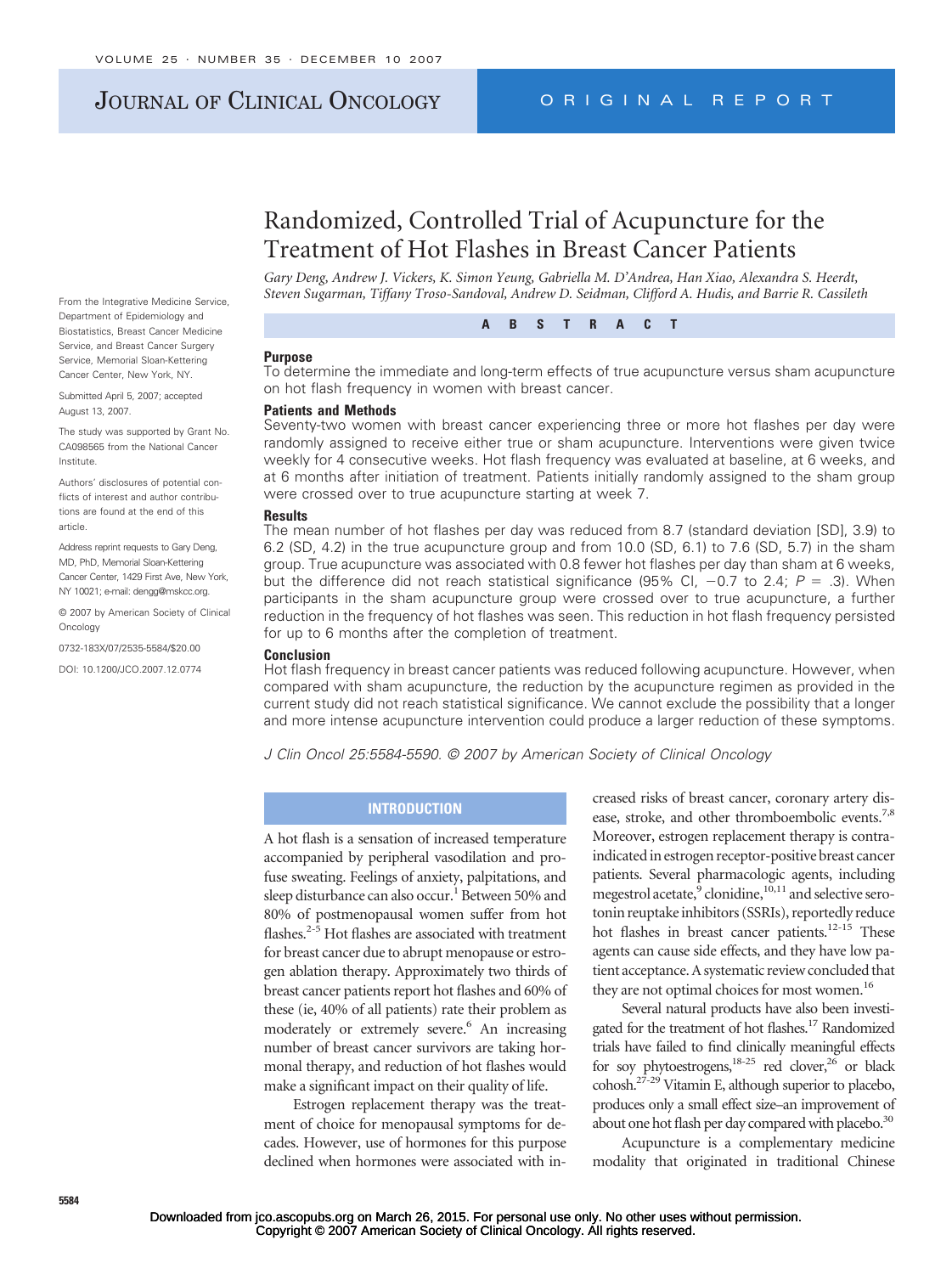medicine practices.<sup>31</sup> Several early-phase, uncontrolled studies suggest that acupuncture may reduce hot flashes in postmenopausal women or in breast cancer patients receiving tamoxifen treatment.32,33 However, controlled studies of acupuncture have shown mixed results, as reviewed by Carpenter and Neal.<sup>34</sup> Because treatment options for hot flashes are limited, especially for breast cancer patients on hormonal therapy, there has been a strong interest in further evaluation of acupuncture for this indication.<sup>35,36</sup> We conducted a randomized, controlled trial to determine whether true acupuncture is superior to sham acupuncture for the treatment of hot flashes in breast cancer patients.

# **PATIENTS AND METHODS**

#### *Study Design*

Thiswas a randomized, controlled, subject-blinded trial. The duration of the intervention was 4 weeks. The primary end point was hot flash frequency at week 6. At week 7, patients randomly assigned to the sham acupuncture (control) group were crossed over to receive true acupuncture and were evaluated 6 weeks later.

### *Study Participants*

Informed consent was obtained before participant enrollment according to a clinical trial protocol approved by the institutional review board at Memorial Sloan-Kettering Cancer Center. Recruitment took place between November 2002 and December 2005. Inclusion criteria were as follows: undergoing treatment for breast cancer at Memorial Sloan-Kettering Cancer Center; Karnofsky performance score more than 60; and an average of 3 or more hot flashes per day during a 1-week period with a baseline diary. Exclusion criteria were as follows: planned surgery, chemotherapy, radiotherapy, immunotherapy, or initiation or cessation of hormonal therapy during the trial or within 3 weeks before the trial; pharmacologic treatment of hot flashes or any use of SSRIs, unless SSRI dose remained stable for 4 weeks prior to study; skin infection; acupuncture treatment in the 6 weeks prior to study; or acupuncture given specifically for the treatment of hot flashes in the previous 6 months.

### *Random Assignment*

Random assignment of participants was accomplished using a secure, password-protected, institutional computer system that stratified by using permuted blocks of random length. The system is designed to ensure that allocation cannot be guessed before a patient is registered and cannot be changed afterwards, thus ensuring full allocation concealment. The randomization strata were  $(1)$  concurrent treatment (yes/no) with any of the following: selective estrogen receptor modulator, gonadotropin-releasing hormone analog, or aromatase inhibitor; (2) concurrent use of either a hot flash medication or an SSRI; (3) baseline hot flash frequency of more than 7 flashes per day; and (4) menopausal status at diagnosis. After participant registration and random assignment, a research assistant who was otherwise unconnected with the trial accessed allocation and telephoned the acupuncturist with the details of allocation. Patients, researchers, and others involved in patient care were blind to the study group; only the acupuncturists and the designated research assistant were aware of which patients received true and which received placebo treatment.

#### *Intervention*

Study participants received twice-weekly treatments for 4 weeks (a total of eight treatment sessionsinweeks 1 through 4). The first treatmentwas given on the day of randomization (day 1). The point prescription was changed during the trial. (See Statistical Methods.) Table 1 shows the final set of 19 acupuncture points used in the true acupuncture group. This prescription was derived from previous reports and from expert opinion, as found in standard acupuncture textbooks. The sham and true acupuncture treatments were delivered by several licensed acupuncturists (not always by the same acupuncturist), according to the staff schedule. All acupuncturists had at least 3 years of formal postgraduate training, had practiced continuously from 3 to 25 years, and were not blinded to treatment-group assignment.

In the true acupuncture group, the needles used were stainless-steel filiform, needles sized  $0.20 \times 30$  mm and manufactured by Seirin Corp (Shizuoka, Japan). After sterile swabbing of the skin, needles were inserted 0.25 to 0.5 inches into the skin at the designated acupuncture points and were manipulated manually to obtain De Qi.<sup>31</sup> No electrical stimulation or other interventions were applied.

In the sham acupuncture group, Streitberger sham needles sized 0.30  $\times$ 30 mm and manufactuered by Asiamed (Pullach, Germany) $37$  were applied a few centimeters away from the points listed in Table 1. Rather than penetrating the skin, the needle retracted inside its handle after insertion through an adhesive tape placed on a plastic supporting ring. This type of sham needle has been shown to have high participant credibility and has been successfully implemented in randomized, controlled trials.38 The frequency and duration of the sham acupuncture intervention were identical to those of true acupuncture. To ensure consistency in technique, the therapists were coached by a

| Prescription          |             |                                                                                                                                                                                           |  |
|-----------------------|-------------|-------------------------------------------------------------------------------------------------------------------------------------------------------------------------------------------|--|
| Point                 | Meridian    | Location                                                                                                                                                                                  |  |
| <b>DU 14</b>          | du mai      | On the midline at the base of the neck, in the depression below the spinous process of the<br>7th cervical vertebra (C7)                                                                  |  |
| GB 20                 | qallbladder | Below the occiput, in the hollow between the origins of the sternomastoid and<br>trapezius muscles                                                                                        |  |
| <b>BL 13</b>          | bladder     | 1.5 cun <sup>*</sup> lateral to the lower border of the spinous process of the 3rd thoracic vertebra (T3)                                                                                 |  |
| PC <sub>7</sub>       | pericardium | At the wrist joint, between the tendons of palmaris longus and flexor carpi radialis                                                                                                      |  |
| H 6                   | heart       | On the radial side of the tendon of flexor carpi ulnaris, 0.5 cun proximal to wrist crease                                                                                                |  |
| K 7                   | kidney      | On the medial aspect of the lower leg, in the depression 2 cun superior the depression between the<br>medial malleolus and the Achilles tendon, on the anterior border of Achilles tendon |  |
| ST 36                 | stomach     | Below the knee, 3 cun inferior to the lateral and inferior aspect of the patella, one finger<br>breadth lateral to the anterior crest of the tibia                                        |  |
| SP <sub>6</sub>       | spleen      | On the medial side of the lower leg, 3 cun superior to the prominence of the medial<br>malleolus, in a depression close to the medial crest of the tibia                                  |  |
| Ear shen men          |             | Slightly above the anthelical bifurcation into crura, at the margin of the lower side of the<br>superior anthelical crus facing the fossa, in the concavity of the triangular fossa       |  |
| Ear sympathetic point |             | On the inferior anthelical crus at the intersection with the protruding helical brim of the<br>ascending helix, usually slightly covered by the helical brim                              |  |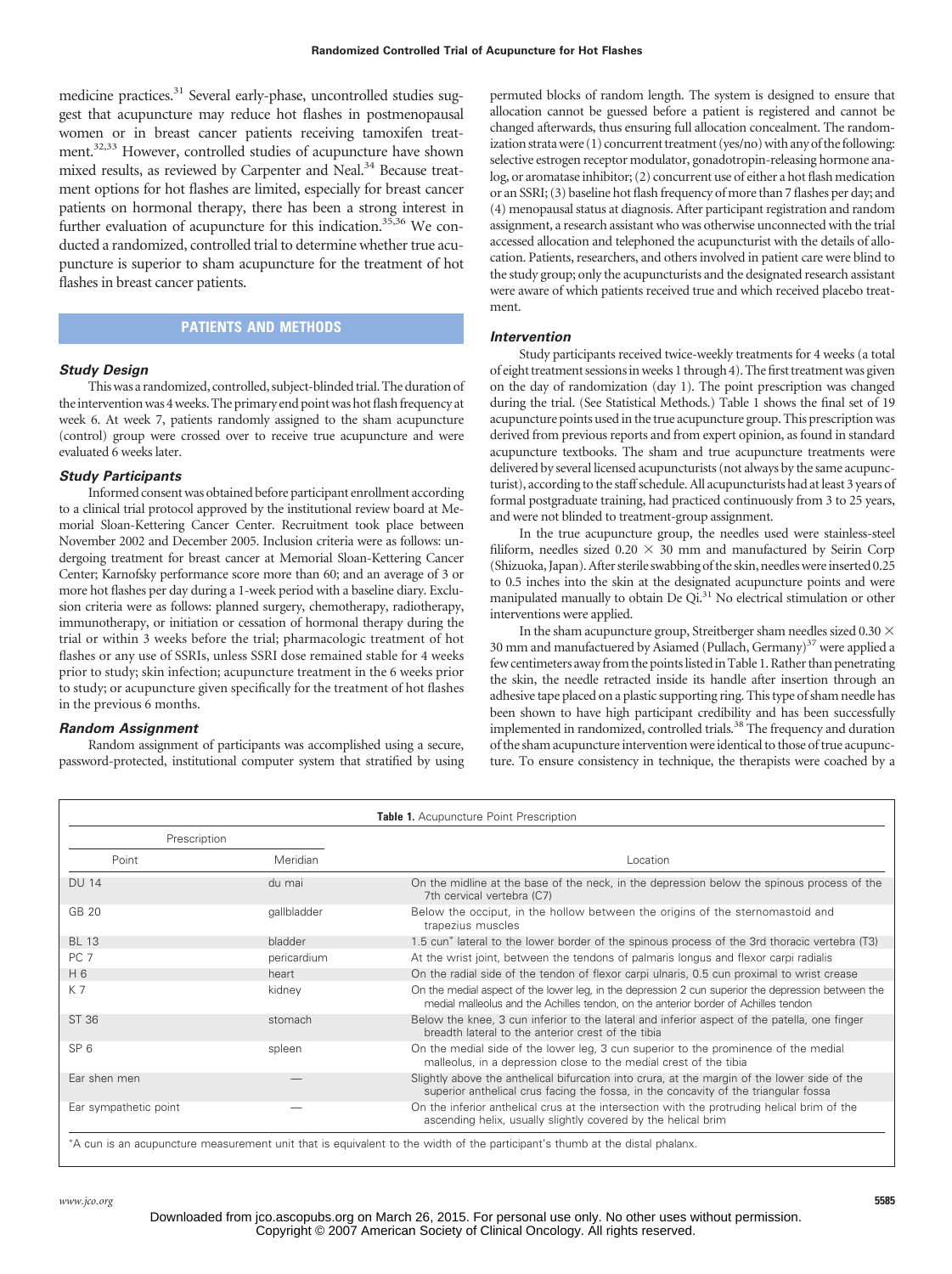single acupuncturist who also observed treatments periodically for integrity. Participants randomly assigned to the control group were offered eight sessions of true acupuncture starting at week 7. To aid the blinding process, all patients were asked to relax on the treatment table, gentle music was played, and an eye pillow was offered. In both groups, needles were retained for 20 minutes and then were removed. Participants with lymphedema were not administered needles in the affected arm.

## *Evaluation*

The primary outcome measurement was hot flash frequency. Participants were asked to record the number of hot flash episodes each day. At baseline, participants completed a diary for 1 week within 3 weeks of randomization. Details of SSRIs and medications taken for hot flashes were recorded and were categorized as either no treatment at enrollment or during study or as treatment that was started, stopped, reduced, increased, or maintained during study.

Participants then completed a hot flash diary for 1 day at days 7, 14, 21, 28, and 35 after randomization and again for 1 week starting 6 weeks after randomization. Those randomly assigned to true acupuncture completed a second diary for 1 week at 26 weeks. Those randomly assigned to the sham acupuncture control group were offered the true acupuncture treatment at week 7. If they agreed to cross over to the true acupuncture group, they were asked to complete diaries at 12 and 32 weeks, which were the equivalent of 6 and 26 weeks after their first true acupuncture session. Control participants who declined further acupuncture were asked to complete further diaries only at week 26.

Immediately after the needles were applied during the first treatment session, participants were administered a credibility-of-treatment rating scale.<sup>39</sup> They were asked to answer four questions about their treatment on a five-point, Likert scale that ranged from strongly disagree to strongly agree. This scale was used to determine whether participants were able to distinguish between true and placebo treatments.

Participants were asked at 6 weeks and at 6 months after treatment initiation for details of any non–study-administered treatment for hot flashes. At 6 weeks, participants were asked in which group they thought they were allocated (true  $\nu$  sham) and why they thought so.

#### *Statistical Methods*

Sample-size calculations were based on an initial (unpublished) pilot of 14 participants. The mean baseline hot flash frequency was 7.4, the correlation between baseline and follow-up was 0.64, and the standard deviation (SD) was 2.3. As a conservative measure, we used the upper 75th percentile of the distribution for the SD (2.8) and the lower 75th percentile of the correlation (0.54). By assuming a 25% reduction in hot flash frequency in the placebo group, we specified that a minimum clinically significant difference would be equivalent to a 50% reduction in the true acupuncture group, which would be the equivalent of 1.9 fewer hot flashes per day. This required a total sample size of 66 assessable participants for a power of 90% and an alpha of 5%.

Our prespecified, primary analysis was to compare hot flash frequency at 6 weeks between groups by analysis of covariance, using baseline hot flash frequency and randomization strata as covariates. Differences in the credibility scores were assessed by *t* test. Analysis of medication-use data combined started treatment with increased treatment and combined stopped treatment with reduced treatment. Fisher's exact test was used to test for differences between the groups. All analyses were on the intent-to-treat principle and were conducted using Stata 9.2 (STATA Corp, College Station, TX).

When the study was initially started, 27 participants were accrued and were treated with a set of points different than those shown in Figure 1. At this point, there was a change in staffing. The new group of acupuncturists believed that a different set of points (Table 1) would be more appropriate. We prespecified that we would accrue sufficient patients on the new point prescription to meet the original sample size requirements and that our primary analysis would include only patients on the new point prescription. Seventytwo participants were accrued to this new regimen. Data presented here derived solely from those 72 participants.



**Fig 1.** Participant flow (description and number of participants). Reasons for withdrawals/drop-outs: (\*) one had scheduling conflict, one had disease progression; (†) lost to follow-up; (‡) partial/incomplete diary.

# **RESULTS**

The flow of participants through the trial is shown in Figure 1. Compliance with follow-up was good, with 67 of 72 randomly assigned participants providing data for the primary end point. Baseline data are shown in Table 2. Although there is a chance imbalance in the number of patients per group, the groups are otherwise well matched.

Hot flash frequency over time is shown in Table 3 (absolute number) and in Figure 2 (percentage of baseline). Hot flash frequency was reduced in a similar fashion during the first 2 weeks of the treatment phase in both groups by approximately 20%. Afterwards, the reduction in the sham acupuncture group appears to remain the same, whereas hot flash frequency decreased by approximately another 10% in the true acupuncture group. In the principal analysis (hot flash frequency at week 6), acupuncture was associated with 0.8 fewer hot flashes per day than placebo, but the difference was not statistically significant (95% CI,  $-0.7$  to 2.4;  $P = .3$ ).

When participants in the sham acupuncture group were crossed over to the true acupuncture group at week 7, hot flash frequency was reduced by approximately another 20% at week 12. Hot flash frequency was reduced from 7.3 (SD, 5.5) to 5.4 (SD, 3.8), a difference of 1.9 hot flashes per day (95% CI,  $-0.4$  to 4.1). Treatment improvements were maintained at 6 months. There are no obvious differences between groups ( $P = .3$ ) in changes in medication use.

Credibility scores are very similar in each group ( $P = .99$ ), which suggests that blinding was maintained. Participant guesses as to treatment allocation at the poststudy debriefing are given in Table 4.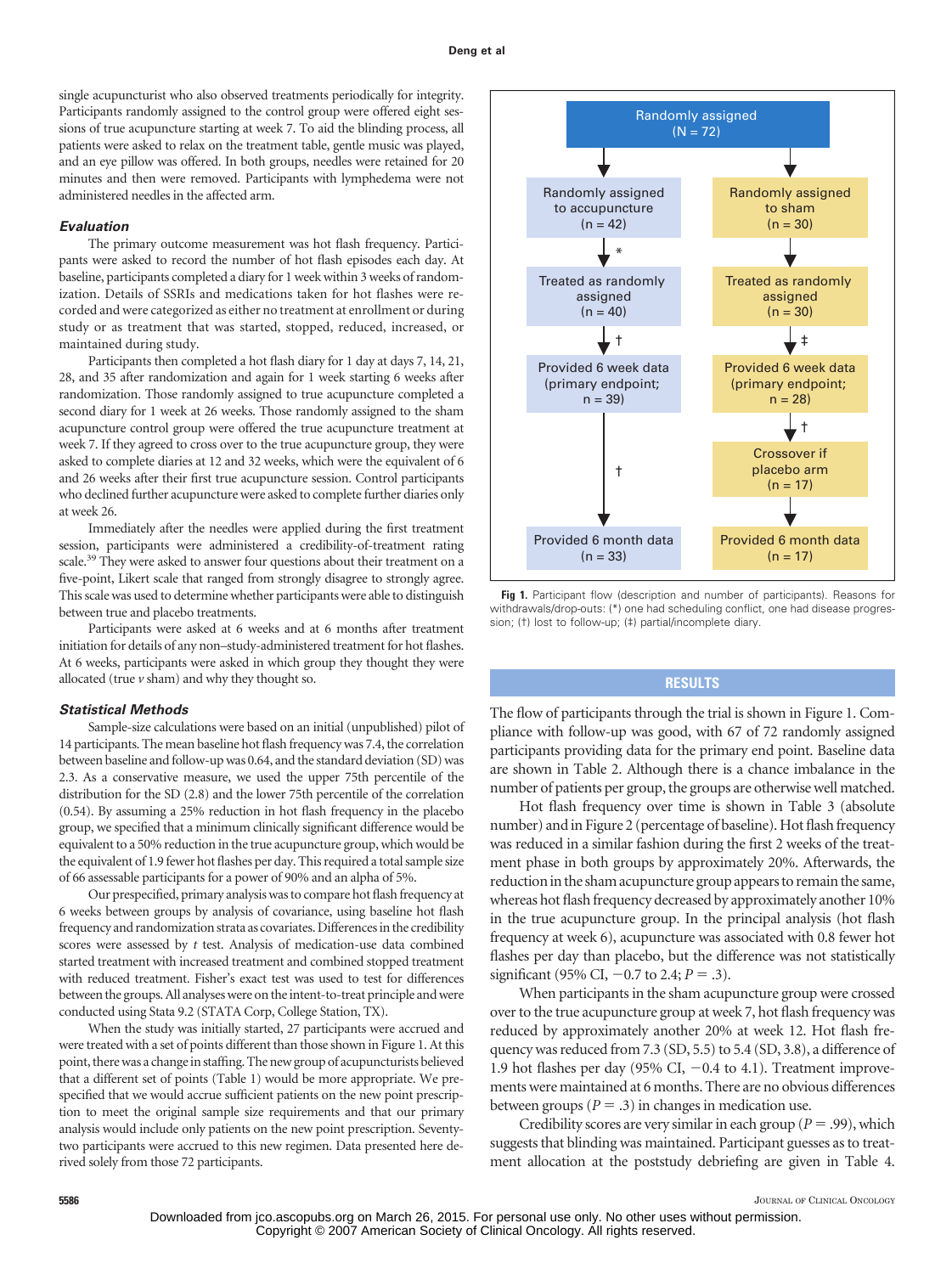| Variable                     | True Acupuncture | Sham Acupuncture |
|------------------------------|------------------|------------------|
| No. of participants          | 42               | 30               |
| Age                          |                  |                  |
| Median                       | 55               | 56               |
| Interquartile range          | 48-59            | 49-59            |
| Other treatment<br>Tamoxifen |                  |                  |
| No. of participants          | 20               | 10 <sup>1</sup>  |
| $\%$                         | 48               | 33               |
| Aromatase inhibitors         |                  |                  |
| No. of participants          | 8                | 9                |
| $\%$                         | 19               | 30               |
| <b>SSRIs</b>                 |                  |                  |
| No. of participants          | 16               | 9                |
| $\%$                         | 38               | 30               |
| Postmenopausal               |                  |                  |
| No. of participants          | 38               | 29               |
| $\%$                         | 90               | 97               |
| Lymphedema*                  |                  |                  |
| No. of participants          | 24               | 18               |
| $\%$                         | 60               | 60               |
| Credibility scorest          |                  |                  |
| No. of participants          | 35               | 29               |
| Mean                         | 3.8              | 3.8              |
| Standard deviation           | 0.4              | 0.5              |

Abbreviation: SSRIs, selective serotonin reuptake inhibitors.

 Participants with lymphedema received needle application in one arm only. †Maximum credibility score, 5; lowest credibility score, 1.

Although differences between groups approach statistical significance  $(P = .069$  by Fisher's exact test), almost all participants who made a guess (55 of 59; 93%) explained the reason for their guess in terms of a change in symptoms; regardless of true allocation, participants who experienced a decrease in symptoms guessed that they were in the acupuncture group, and participants who experienced little change guessed that they had been assigned to the control group.

Only very minor adverse effects, such as slight bleeding or bruising at the needle site, were reported, and none required further medical intervention. A total of 14 grade 1 adverse events (of about 560 acupuncture sessions) were recorded by 12 participants as definitely, probably, or likely due to a study intervention. One participant, who was in the sham group, used off-study medication; no subject used acupuncture treatment off-study.

# **DISCUSSION**

In this randomized, controlled trial, both true and sham acupuncture were associated with an initial reduction in hot flash frequency. The reduction by sham acupuncture appeared to reach a plateau after 2 weeks, whereas the reduction by true acupuncture appeared to continue until week 4, when the treatment period ended. Although there was a greater reduction in hot flashes in the true acupuncture group at week 6 (the primary end point), differences between groups were small and did not reach statistical significance. When the participants in the sham group were crossed over to the true acupuncture group, a further reduction of hot flash frequency was observed. The reduction

|                         |             |         | Between-Group<br>Comparison |     |
|-------------------------|-------------|---------|-----------------------------|-----|
| Timepoint               | Acupuncture | Placebo | 95% CI                      | P   |
| <b>Baseline</b>         |             |         |                             |     |
| No. of participants     | 42          | 29      |                             |     |
| Mean No. of hot flashes | 8.7         | 10.0    |                             |     |
| <b>SD</b>               | 3.9         | 6.1     |                             |     |
| During treatment        |             |         |                             |     |
| Day 7                   |             |         | $-1.2$ to 1.8               | .7  |
| No. of participants     | 39          | 28      |                             |     |
| Mean No. of hot flashes | 7.3         | 7.9     |                             |     |
| <b>SD</b>               | 4.4         | 5.0     |                             |     |
| Day 14                  |             |         | $-1.4$ to 1.4               | .99 |
| No. of participants     | 37          | 28      |                             |     |
| Mean No. of hot flashes | 6.8         | 7.5     |                             |     |
| <b>SD</b>               | 4.4         | 6.1     |                             |     |
| Day 21                  |             |         | $-2.3$ to 1.5               | .7  |
| No. of participants     | 37          | 29      |                             |     |
| Mean No. of hot flashes | 6.9         | 8.1     |                             |     |
| <b>SD</b>               | 4.8         | 6.0     |                             |     |
| Day 28                  |             |         | $-2.7$ to 0.9               | .3  |
| No. of participants     | 38          | 27      |                             |     |
| Mean No. of hot flashes | 5.8         | 7.8     |                             |     |
| <b>SD</b>               | 4.8         | 5.9     |                             |     |
| Post-treatment          |             |         |                             |     |
| Day 35                  |             |         | $-2.5$ to 1.0               | .4  |
| No. of participants     | 37          | 25      |                             |     |
| Mean No. of hot flashes | 5.9         | 7.5     |                             |     |
| <b>SD</b>               | 4.7         | 5.2     |                             |     |
| Week 6*                 |             |         | $-2.4$ to 0.7               | .3  |
| No. of participants     | 39          | 28      |                             |     |
| Mean No. of hot flashes | 6.2         | 7.6     |                             |     |
| SD                      | 4.2         | 5.7     |                             |     |
| Week 12                 |             |         |                             |     |
| No. of participants     |             | 17      |                             |     |
| Mean No. of hot flashes |             | 5.8     |                             |     |
| <b>SD</b>               |             | 3.9     |                             |     |
| Month <sub>6</sub>      |             |         |                             |     |
| No. of participants     | 33          | 17      |                             |     |
| Mean No. of hot flashes | 6.1         | 6.8     |                             |     |
| <b>SD</b>               | 4.9         | 5.7     |                             |     |

was maintained at a 6-month follow-up. These results did not meet our predefined criteria for clinical significance.

Previous, uncontrolled studies<sup>32,33</sup> typically have reported reductions in hot flashes following acupuncture. In a study without a nontreatment or a sham control, both acupuncture and applied relaxation reduced hot flashes in breast cancer patients.<sup>40</sup> When acupuncture and sham acupuncture are evaluated in the same study, the results have been mixed. In a moderately sized, randomized trial comparing true and sham acupuncture for the treatment of menopausal hot flashes ( $N = 29$ ), Huang et al<sup>41</sup> reported a statistically significant difference between true and sham acupuncture for nocturnal hot flashes. In a report of two randomized, controlled studies (one including transdermal placebo and transdermal estrogen treatment, the other including oral estrogen, acupuncture, and applied relaxation), Zaborowska et  $al<sup>42</sup>$  showed that oral estrogens, acupuncture, and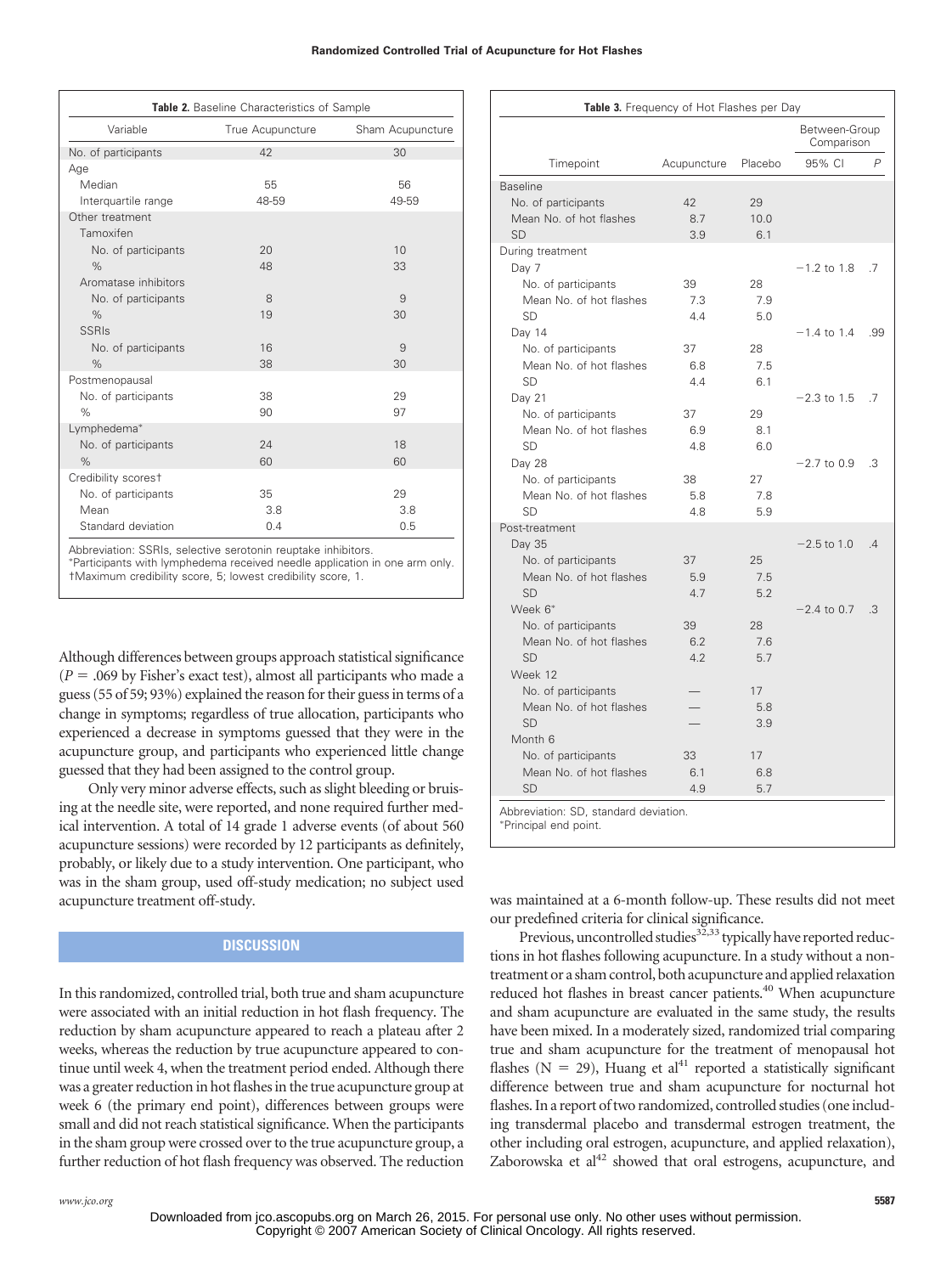#### **Deng et al**



**Fig 2.** Hot flashes frequency by time on study. Baseline = 100%. Treatment period: week 1 to week 4.  $(-\triangle -)$  true acupuncture group;  $(-\triangle -)$  sham acupuncture group.

applied relaxation were all superior to a transdermal, placebo patch treatment.However, the comparison between acupuncture and transdermal placebo was nonrandomized.

In contrast, Vincent et  $al<sup>43</sup>$  randomly assigned 103 postmenopausal women to true acupuncture or to needle application at nonacupuncture points as a control. Hot flash scores, which incorporated both frequency and severity, were reduced in both groups, but there was no significant difference between the two groups. Similarly,Wyon et al<sup>44</sup> found that both electroacupuncture and superficial needle application (sham) reduced hot flashes, with no significant difference between the two interventions.

There are several possible explanations of our findings in light of the above previous studies. First, it may be that the interventions used as sham controls were not entirely inactive. For example, it might be that needle application at nonacupuncture points<sup>43,44</sup> provides a physiologic stimulus that is at least partly active against hot flashes. This possibility is supported by the reports that acupuncture appeared better than a transdermal placebo patch<sup>42</sup> but not better than superficial needle application.44

Second, symptom improvement may result from the natural course of symptoms or from the psychological impact of treatment. In

|             | True Acupuncture<br>Allocation |      | Sham<br>Acupuncture<br>Allocation |    |
|-------------|--------------------------------|------|-----------------------------------|----|
| Guess       | No.                            | $\%$ | No.                               | %  |
| Acupuncture | 18                             | 43   | 5                                 | 17 |
| Placebo     | 18                             | 43   | 18                                | 60 |
| Unsure      | 4                              | 10   | 5                                 | 17 |
| No data     | 2                              | 5    | 2                                 |    |

drug trials with a placebo control, the placebo effect on hot flashes frequency can vary from 13%45,46 to 22%.26 Improvement in our sham acupuncture group (24%) is close to that range. All trials of symptoms in which a certain baseline symptom severity is an eligibility criterion will be subject to regression to the mean. It is also widely believed that psychological impact of receiving treatment—the time and attention from a practitioner, and the patient's belief that they will be helped—is of therapeutic value. Both true and sham acupuncture also may create a relaxation effect, which can reduce hot flashes.<sup>42,47</sup> Kaptchuk et al<sup>48</sup> have shown in a randomized trial that a sham acupuncture technique, similar to that used in the current study, was superior to an inert pill for the treatment of pain, except during the 2-week placebo run-in.

The third possible explanation for our findings is that the acupuncture intervention may not have been optimal. This may be because the point prescription was inadequate. Most investigators select acupuncture points based on classical theory, previous research reports, and/or expert opinion. This is an inherent limitation of all acupuncture research, because there is no reliable and consistent way to determine what would constitute the ideal prescription.

The fourth possibility is that our method of symptom assessment evaluated hot flash frequency but not severity. However, pooled data from 968 participants in seven clinical trials showed a close correlation between hot flash frequency and hot flash scores.<sup>49</sup> Given the small effect size, it is unlikely that measuring hot flash severity would have changed the clinical implications of findings in this study.

Another limitation of our study is the reliance on selfreporting of hot flashes.We did not include physiological measurements,<sup>50,51</sup> such as skin conductance, because techniques available at the time were not easy to implement and because we felt that clinical significance ultimately depended on how patients perceived their symptoms.

Finally, our intervention period may not have been of sufficient duration. This possibility is supported by Figure 2, in which the reduction of hot flash frequency in the true acupuncture group started to deviate from the sham group after week 2 and reached a lower point at week 4, when the intervention period completed. Further reductions might have been seen if true acupuncture had continued beyond week 4. Moreover, additional reductions in hot flash frequency were observed in the sham acupuncture participants after they were crossedover to true acupuncture.

The mechanism by which acupuncture might improve hot flashes is unclear. It has be hypothesized that acupuncture regulates neurotransmitters involved in thermoregulation.<sup>52,53</sup> Few data currently support this contention.

In conclusion, hot flash frequency in breast cancer patients was reduced following acupuncture. However, when compared with sham acupuncture, the reduction associated with the acupuncture treatment provided in the current study did not reach statistical significance. We cannot exclude the possibility that a longer and more intense acupuncture intervention could produce a larger reduction in hot flashes.

# **AUTHORS' DISCLOSURES OF POTENTIAL CONFLICTS OF INTEREST**

The author(s) indicated no potential conflicts of interest.

**5588** JOURNAL OF CLINICAL ONCOLOGY

Downloaded from jco.ascopubs.org on March 26, 2015. For personal use only. No other uses without permission. Copyright © 2007 American Society of Clinical Oncology. All rights reserved.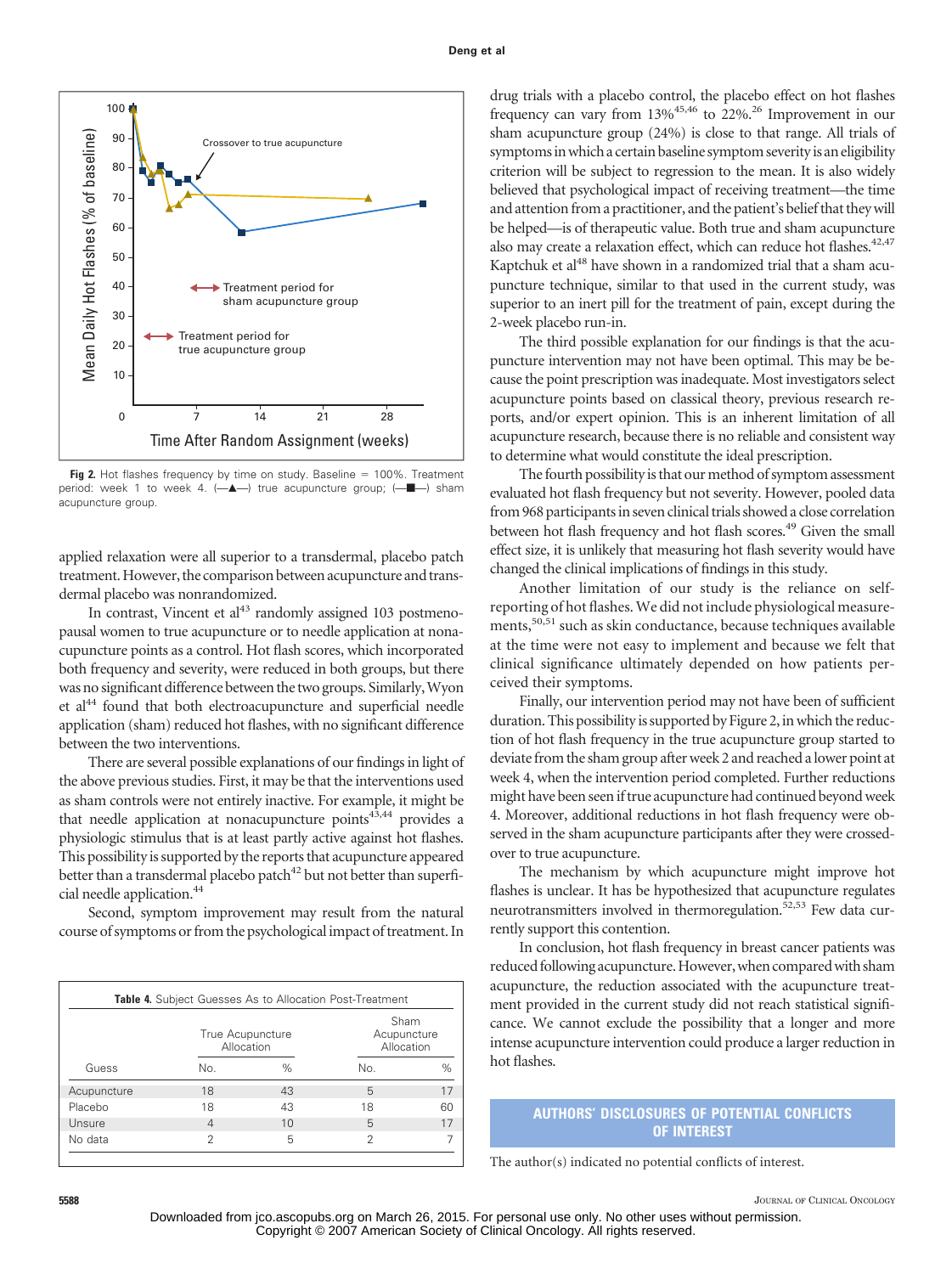# **AUTHOR CONTRIBUTIONS**

**Conception and design:** Gary Deng, Andrew J. Vickers, K. Simon Yeung, Gabriella M. D'Andrea, Clifford A. Hudis, Barrie R. Cassileth **Administrative support:** Gary Deng, Andrew J. Vickers, K. Simon Yeung, Clifford A. Hudis, Barrie R. Cassileth

**Provision of study materials or patients:** Gary Deng, Andrew J. Vickers, K. Simon Yeung, Gabriella M. D'Andrea, Han Xiao, Alexandra S. Heerdt, Steven Sugarman, Tiffany Troso-Sandoval, Andrew D. Seidman, Clifford A. Hudis, Barrie R. Cassileth

## **REFERENCES**

**1.** Kronenberg F: Hot flashes: Phenomenology, quality of life, and search for treatment options. Exp Gerontol 29:319-336, 1994

**2.** National Institutes of Health State-of-the-Science Conference statement: Management of menopause-related symptoms. Ann Intern Med 142(12 Pt 1):1003-1013, 2005

**3.** Berg G, Gottwall T, Hammar M, et al: Climacteric symptoms among women aged 60-62 in Linkoping, Sweden, in 1986. Maturitas 10:193-199, 1988

**4.** Stadberg E, Mattsson LA, Milsom I: The prevalence and severity of climacteric symptoms and the use of different treatment regimens in a Swedish population. Acta Obstet Gynecol Scand 76(5): 442-448, 1997

**5.** Hargrove JT, Eisenberg E: Menopause. Med Clin North Am 79:1337-1356, 1995

**6.** Carpenter JS, Andrykowski MA, Cordova M, et al: Hot flashes in postmenopausal women treated for breast carcinoma: Prevalence, severity, correlates, management, and relation to quality of life. Cancer 82:1682-1691, 1998

**7.** Rossouw JE, Anderson GL, Prentice RL, et al: Risks and benefits of estrogen plus progestin in healthy postmenopausal women: Principal results from the Women's Health Initiative randomized controlled trial. JAMA 288:321-333, 2002

**8.** Anderson GL, Limacher M, Assaf AR, et al: Effects of conjugated equine estrogen in postmenopausal women with hysterectomy: The Women's Health Initiative randomized controlled trial. JAMA 291:1701-1712, 2004

**9.** Loprinzi CL, Michalak JC, Quella SK, et al: Megestrol acetate for the prevention of hot flashes. N Engl J Med 331:347-352, 1994

**10.** Goldberg RM, Loprinzi CL, O'Fallon JR, et al: Transdermal clonidine for ameliorating tamoxifeninduced hot flashes. J Clin Oncol 12:155-158, 1994

**11.** Pandya KJ, Raubertas RF, Flynn PJ, et al: Oral clonidine in postmenopausal patients with breast cancer experiencing tamoxifen-induced hot flashes: A University of Rochester Cancer Center Community Clinical Oncology Program study. Ann Intern Med 132:788-793, 2000

**12.** Loprinzi CL, Pisansky TM, Fonseca R, et al: Pilot evaluation of venlafaxine hydrochloride for the therapy of hot flashes in cancer survivors. J Clin Oncol 16:2377-2381, 1998

**13.** Yanklowitz BA: Giant cell tumor of tendon sheath: A literature review and case report. J Am Podiatry Assoc 68:706-711, 1978

**14.** Lee EH, Remmler O, Fernando MA, et al: Robenidine-resistant Eimeria spp other than Eimeria maxima. Vet Rec 99:466-467, 1976

**15.** Bichet DG, Arthus MF, Lonergan M: Is testing with dDAVP useful in detecting carriers of the nephrogenic diabetes insipidus gene? Nephron 58: 372-373, 1991

**16.** Nelson HD, Vesco KK, Haney E, et al: Nonhormonal therapies for menopausal hot flashes: Systematic review and meta-analysis. JAMA 295: 2057-2071, 2006

**17.** Kronenberg F, Fugh-Berman A: Complementary and alternative medicine for menopausal symptoms: A review of randomized, controlled trials. Ann Intern Med 137:805-813, 2002

**18.** Albertazzi P, Steel SA, Bottazzi M: Effect of pure genistein on bone markers and hot flushes. Climacteric 8:371-379, 2005

**19.** Lewis JE, Nickell LA, Thompson LU, et al: A randomized controlled trial of the effect of dietary soy and flaxseed muffins on quality of life and hot flashes during menopause. Menopause 13:631-642, 2006

**20.** Verhoeven MO, van der Mooren MJ, van de Weijer PH, et al: Effect of a combination of isoflavones and Actaea racemosa Linnaeus on climacteric symptoms in healthy symptomatic perimenopausal women: A 12-week randomized, placebo-controlled, double-blind study. Menopause 12:412-420, 2005

**21.** MacGregor CA, Canney PA, Patterson G, et al: A randomised double-blind controlled trial of oral soy supplements versus placebo for treatment of menopausal symptoms in patients with early breast cancer. Eur J Cancer 41:708-714, 2005

**22.** Secreto G, Chiechi LM, Amadori A, et al: Soy isoflavones and melatonin for the relief of climacteric symptoms: A multicenter, double-blind, randomized study. Maturitas 47:11-20, 2004

**23.** Burke GL, Legault C, Anthony M, et al: Soy protein and isoflavone effects on vasomotor symptoms in peri- and postmenopausal women: The Soy Estrogen Alternative Study. Menopause 10:147- 153, 2003

**24.** Quella SK, Loprinzi CL, Barton DL, et al: Evaluation of soy phytoestrogens for the treatment of hot flashes in breast cancer survivors: A North Central Cancer Treatment Group Trial. J Clin Oncol 18:1068-1074, 2000

**25.** Van Patten CL, Olivotto IA, Chambers GK, et al: Effect of soy phytoestrogens on hot flashes in postmenopausal women with breast cancer: A randomized, controlled clinical trial. J Clin Oncol 20: 1449-1455, 2002

**26.** Tice JA, Ettinger B, Ensrud K, et al: Phytoestrogen supplements for the treatment of hot flashes: The Isoflavone Clover Extract (ICE) Study: A randomized controlled trial. JAMA 290:207-214, 2003

**27.** Pockaj BA, Gallagher JG, Loprinzi CL, et al: Phase III double-blind, randomized, placebocontrolled crossover trial of black cohosh in the management of hot flashes: NCCTG Trial N01CC1. J Clin Oncol 24:2836-2841, 2006

28. Jacobson JS, Troxel AB, Evans J, et al: Randomized trial of black cohosh for the treatment of

**Collection and assembly of data:** Gary Deng, Andrew J. Vickers, K. Simon Yeung, Han Xiao, Barrie R. Cassileth

**Data analysis and interpretation:** Gary Deng, Andrew J. Vickers, K. Simon Yeung, Barrie R. Cassileth

**Manuscript writing:** Gary Deng, Andrew J. Vickers, K. Simon Yeung, Barrie R. Cassileth

**Final approval of manuscript:** Gary Deng, Andrew J. Vickers, K. Simon Yeung, Alexandra S. Heerdt, Clifford A. Hudis, Barrie R. Cassileth

> hot flashes among women with a history of breast cancer. J Clin Oncol 19:2739-2745, 2001

> **29.** Newton KM, Reed SD, LaCroix AZ, et al: Treatment of vasomotor symptoms of menopause with black cohosh, multibotanicals, soy, hormone therapy, or placebo: A randomized trial. Ann Intern Med 145:869-879, 2006

> **30.** Barton DL, Loprinzi CL, Quella SK, et al: Prospective evaluation of vitamin E for hot flashes in breast cancer survivors. J Clin Oncol 16:495-500, 1998

> **31.** Kaptchuk TJ: Acupuncture: Theory, efficacy, and practice. Ann Intern Med 136:374-383, 2002

> **32.** Dong H, Ludicke F, Comte I, et al: An exploratory pilot study of acupuncture on the quality of life and reproductive hormone secretion in menopausal women. J Altern Complement Med 7:651-658, 2001

> **33.** Porzio G, Trapasso T, Martelli S, et al: Acupuncture in the treatment of menopause-related symptoms in women taking tamoxifen. Tumori 88: 128-130, 2002

> **34.** Carpenter JS, Neal JG: Other complementary and alternative medicine modalities: Acupuncture, magnets, reflexology, and homeopathy. Am J Med 118:109-117, 2005 (suppl 12B)

> **35.** Treatment of menopause-associated vasomotor symptoms: Position statement of The North American Menopause Society. Menopause 11:11- 33, 2004

> **36.** Philp HA: Hot flashes–a review of the literature on alternative and complementary treatment approaches. Altern Med Rev 8:284-302, 2003

> **37.** Streitberger K, Kleinhenz J: Introducing a placebo needle into acupuncture research. Lancet 352(9125):364-365, 1998

> **38.** Kleinhenz J, Streitberger K, Windeler J, et al: Randomised clinical trial comparing the effects of acupuncture and a newly designed placebo needle in rotator cuff tendinitis. Pain 83:235-241, 1999

> **39.** Guemira F, Souilem J, Issaoui B, et al: [Alphathalassemia in the north-east of Tunisia: Three cases of hemoglobinopathy H]. Tunis Med 70:489-492, 1992

> **40.** Nedstrand E, Wijma K, Wyon Y, et al: Vasomotor symptoms decrease in women with breast cancer randomized to treatment with applied relaxation or electro-acupuncture: A preliminary study. Climacteric 8:243-250, 2005

> **41.** Huang MI, Nir Y, Chen B, Schnyer R, Manber R: A randomized controlled pilot study of acupuncture for postmenopausal hot flashes: Effect on nocturnal hot flashes and sleep quality. Fertil Steril 86:700-710, 2006

> **42.** Zaborowska E, Brynhildsen J, Damberg S, et al: Effects of acupuncture, applied relaxation, estrogens and placebo on hot flushes in postmenopausal women: An analysis of two prospective, parallel, randomized studies. Climacteric 10: 38-45, 2007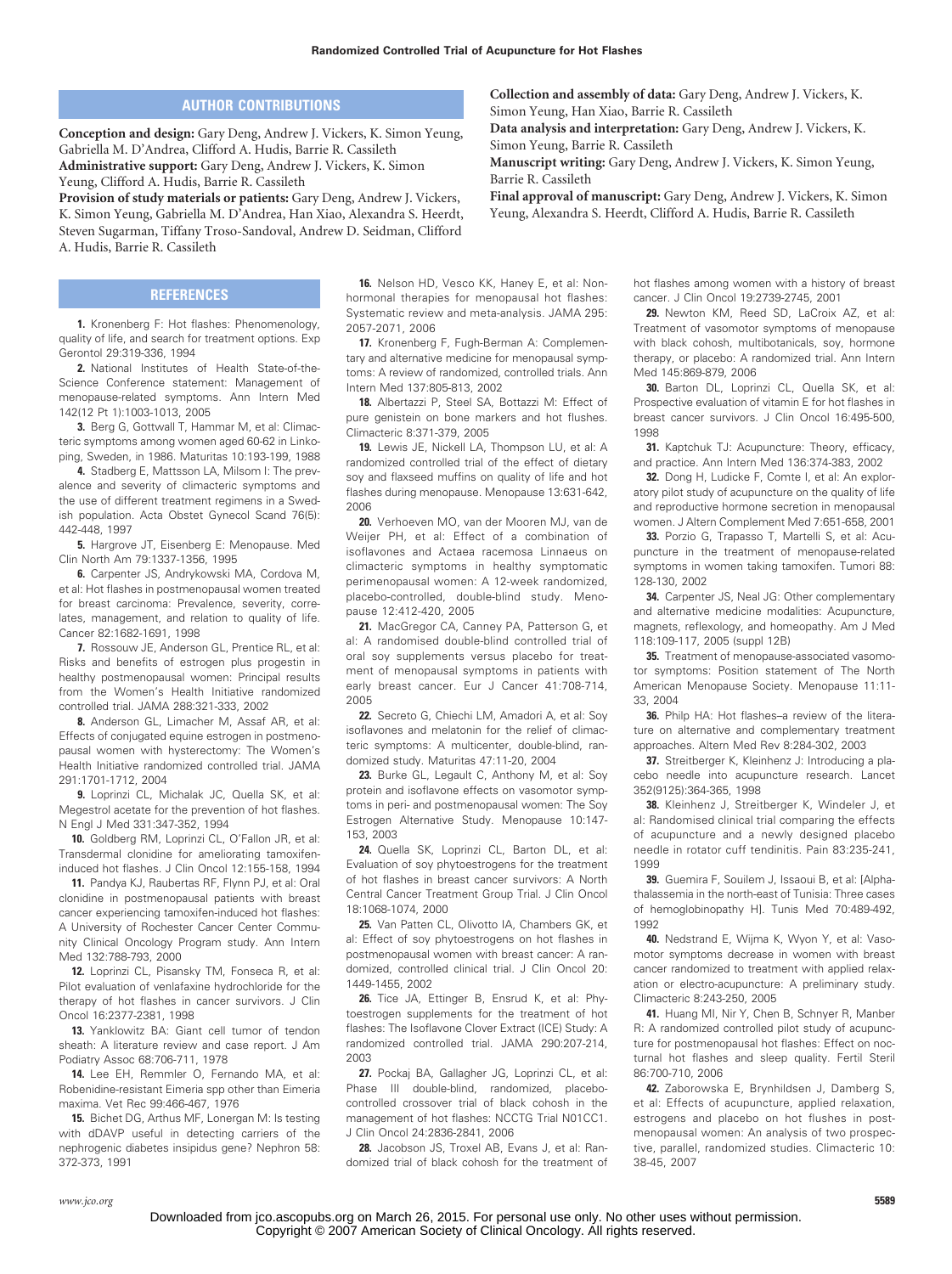#### **Deng et al**

**43.** Vincent A, Barton DL, Mandrekar JN, et al: Acupuncture for hot flashes: A randomized, shamcontrolled clinical study. Menopause 14:45-52, 2007

**44.** Wyon Y, Wijma K, Nedstrand E, et al: A comparison of acupuncture and oral estradiol treatment of vasomotor symptoms in postmenopausal women. Climacteric 7:153-164, 2004

**45.** Carpenter JS, Storniolo AM, Johns S, et al: Randomized, double-blind, placebo-controlled crossover trials of venlafaxine for hot flashes after breast cancer. Oncologist 12:124-135, 2007

**46.** Stearns V, Slack R, Greep N, et al: Paroxetine is an effective treatment for hot flashes: Results from a prospective randomized clinical trial. J Clin Oncol 23:6919-6930, 2005

**47.** Nedstrand E, Wyon Y, Hammar M, et al: Psychological well-being improves in women with breast cancer after treatment with applied relaxation or electro-acupuncture for vasomotor symptom. J Psychosom Obstet Gynaecol 27:193-199, 2006

**48.** Kaptchuk TJ, Stason WB, Davis RB, et al: Sham device v inert pill: Randomised controlled trial of two placebo treatments. BMJ 332:391-397, 2006

**49.** Sloan JA, Loprinzi CL, Novotny PJ, et al: Methodologic lessons learned from hot flash studies. J Clin Oncol 19:4280-4290, 2001

**50.** Carpenter JS, Andrykowski MA, Freedman RR, et al: Feasibility and psychometrics of an ambu-

latory hot flash monitoring device. Menopause 6:209-215, 1999

**51.** de Bakker IP, Everaerd W: Measurement of menopausal hot flushes: Validation and crossvalidation. Maturitas 25:87-98, 1996

**52.** Borud EK, Alraek T, White A, et al: The effect of TCM acupuncture on hot flushes among menopausal women (ACUFLASH) study: A study protocol of an ongoing multi-centre randomised controlled clinical trial. BMC Complement Altern Med 7:6, 2007

**53.** Wyon YA, Spetz AC, Theodorsson GE, et al: Concentrations of calcitonin gene-related peptide and neuropeptide Y in plasma increase during flushes in postmenopausal women. Menopause 7:25-30, 2000

# ■■■ *Acknowledgment*

We thank Bertha Fearon and Tina Chuck (Research Study Assistants); and Yi Chan, Ming Jin, Carole Johnson, Sally Moo Kao, Sissi X. Le, Chunyan Teng, K. Simon Yeung, and Yi Lily Zhang (acupuncturists) for their work in this study. We thank the following investigators for their contribution in recruiting study participants: Patrick Borgen, Jacqueline Bromberg, Mercedes Castiel, Hiram S. Cody, Violante E. Currie, Chau Dang, Maura N. Dickler, Pamela R. Drullinsky, Monica N. Fornier, Daphna Y. Gelblum, Mary L. Gemnignani, Teresa Gilewsky, Arti Hurria, Diane Lake, Nancy E. Mills, Mark M. Moasser, Maryellen Moynahan, Larry Norton, Lisa Sclafani, Nancy T. Sklarin, Maria Theodoulou-Haber, Catherine H. Van Posnak, and Kimberly J. Van Zee.